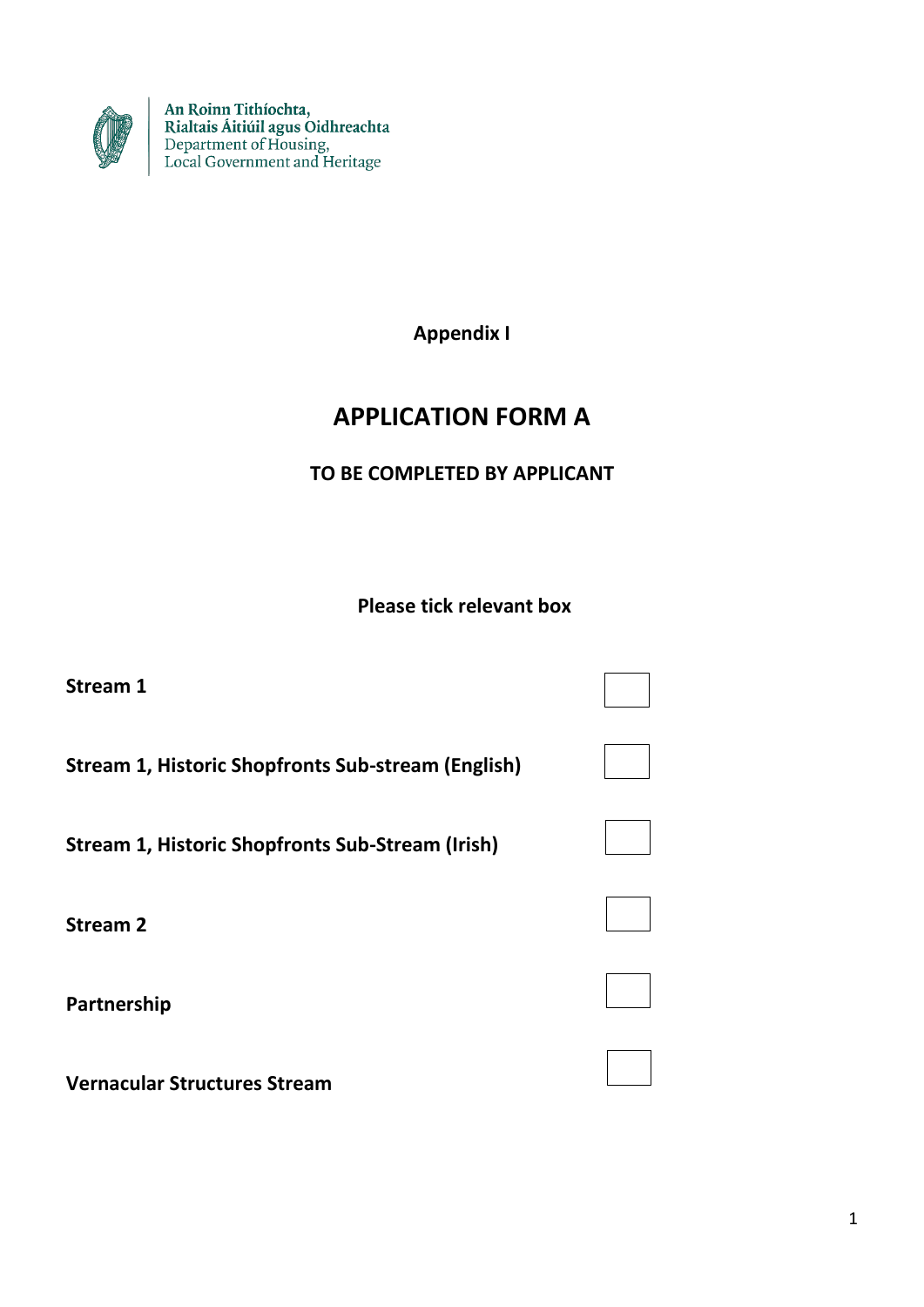### **PLEASE NOTE THE FOLLOWING BEFORE COMPLETING THIS FORM**

- **The Form** must be completed in full incomplete applications will not be considered
- Please **type** in the relevant information if possible
- If handwritten, please use **BLOCK CAPITALS** or ensure script is legible
- All date entries should be entered in the format **DD/MM/YYYY**
- If the structure is not presently in use, its last use must be stated in **Section 2a.**
- If the structure is protected by any legislation other than the *Planning and Development Acts* (e.g. the *National Monuments Acts*), this must be stated in **Section 2c.**
- Where planning permission has been applied for but no decision has been made, or where the decision is under appeal, state this and the date of application or appeal in **2c.**
- Where notification is required under Section 12 (3) of the *National Monuments (Amendment) Act 1994* (Recorded Monuments) or under Section 5 (8) of the *Amendment Act 1987* (Register of Historic Monuments) details of the date on which the notification was sent to the Department should be provided in **Section 2c.**
- Where Ministerial consent, under Section 14 of the *National Monuments Act 1930* (as amended), has been applied for but no decision has been made at the time of application to the HSF, state this in **Section 2c, including the case reference number issued by the National Monuments Service.**
- An indication of whether the project is to include a training element should be given in **Section 3(a).**
- Details of matching funding being provided by the applicant must be stated in **Section 4a.** The applicant must indicate the matching amount and the source of the matching funds.
- The applicant must also indicate any grants, subsidies or assistance from statutory bodies, or sponsorship or assistance from a non-statutory source, received or being sought in **Section 4a.**
- The applicant must also indicate if they have received a determination under Section 482 of the *Taxes Consolidation Act 1997* (formerly Section 19 of the *Finance Act 1982*) in **Section 4b.**
- The applicant must indicate if they are in the process of applying for tax relief under Section 482 of the *Taxes Consolidation Act 1997* (formerly Section 19 of the *Finance Act 1982*) in **Section 4b.**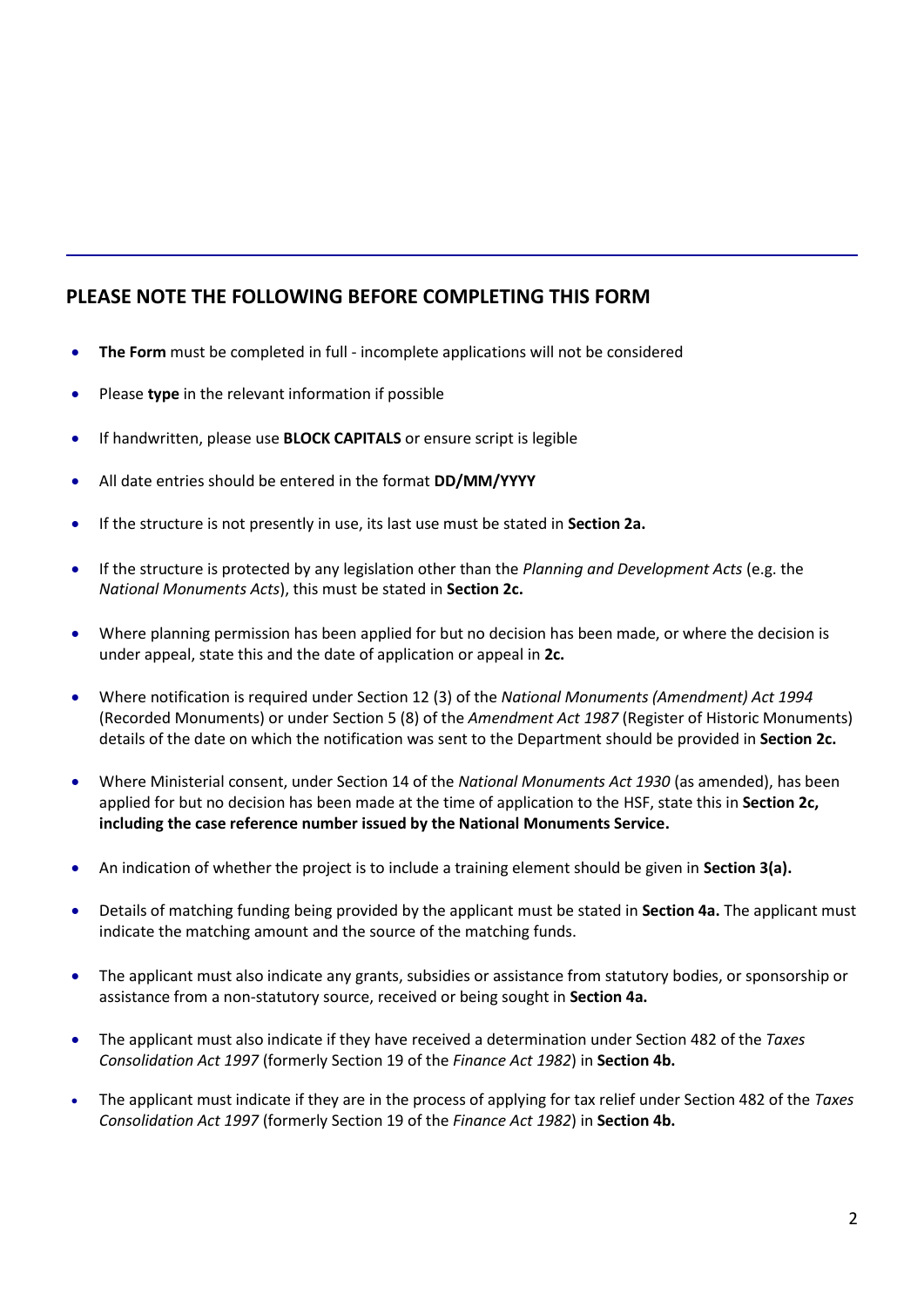The works should follow the conservation principles set out in the Department's *[Architectural](http://www.ahrrga.gov.ie/app/uploads/2015/07/Architectural-Heritage-Protection-Guidelines-2011.pdf) Heritage [Protection Guidelines for Planning Authorities \(2011\)](http://www.ahrrga.gov.ie/app/uploads/2015/07/Architectural-Heritage-Protection-Guidelines-2011.pdf)* and *[Advice Series](http://www.ahrrga.gov.ie/heritage/built-heritage/architectural-heritage-advisory-service/advice-for-owners/)* publications (https://www.buildingsofireland.ie/app/uploads/2019/10/Architectural-Heritage-Protection-Guidelines-for-Planning-Authorities-2011.pdf)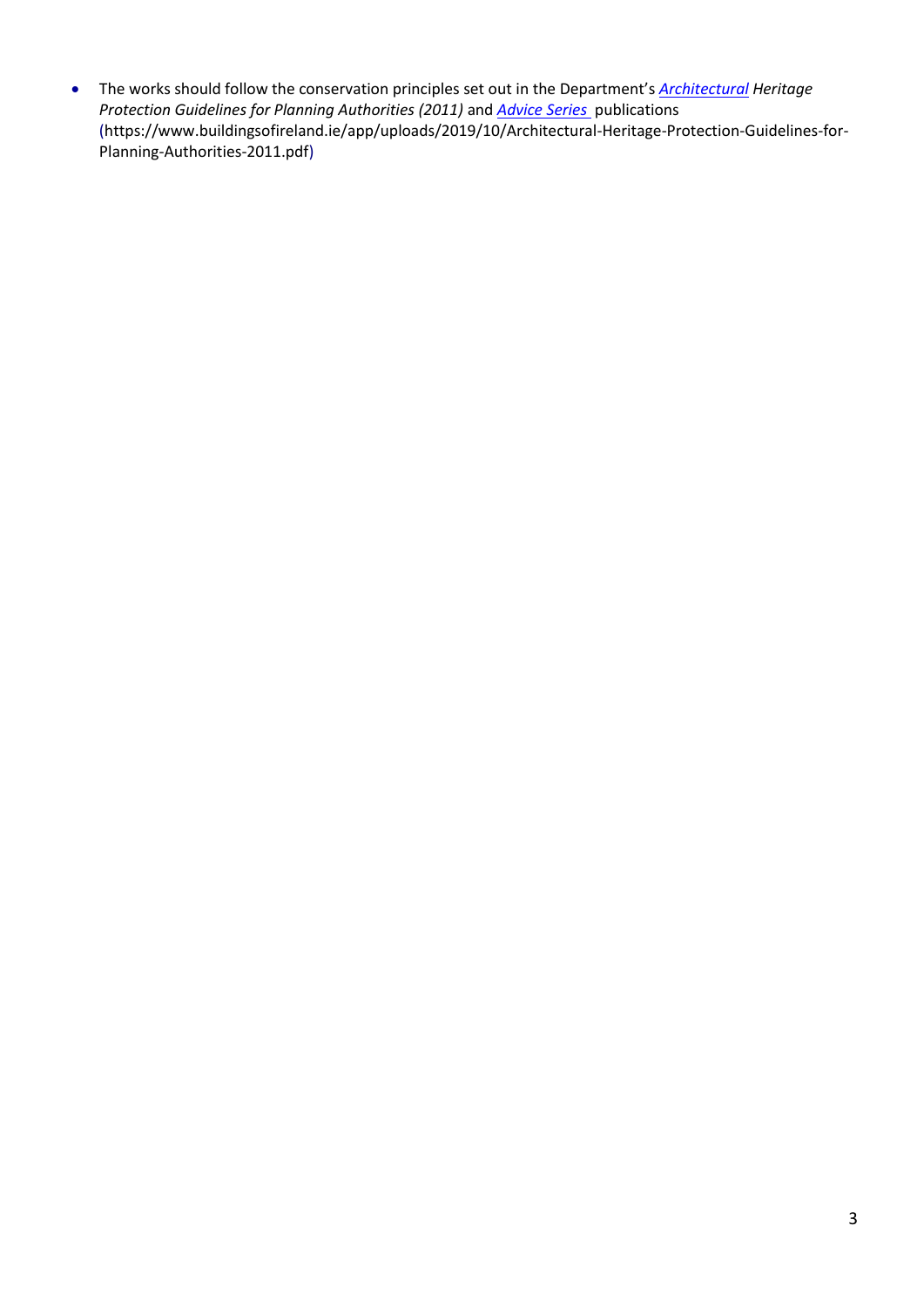# **FORM A - SECTION ONE**

### **1a. Owner's Details**

| Owner's Name:                                                       |        |
|---------------------------------------------------------------------|--------|
|                                                                     |        |
| Address:                                                            |        |
| Telephone/Mobile Number:                                            | Email: |
| Charity Number: (if applicable)                                     |        |
| Tax Reference Number together with<br>Tax Compliance Access Number: |        |

### **1b. Applicant Details (if not the owner)**

| Name:                                                                                                                          |        |
|--------------------------------------------------------------------------------------------------------------------------------|--------|
| Address:                                                                                                                       |        |
| Telephone/Mobile Number:                                                                                                       | Email: |
| <b>Charity Number:</b><br>(if applicable)                                                                                      |        |
| Tax Reference Number together with<br>Tax Compliance Access Number:                                                            |        |
| Please indicate if the consent of the<br>owner been obtained to apply under<br>this scheme and attach consent to this<br>Form. |        |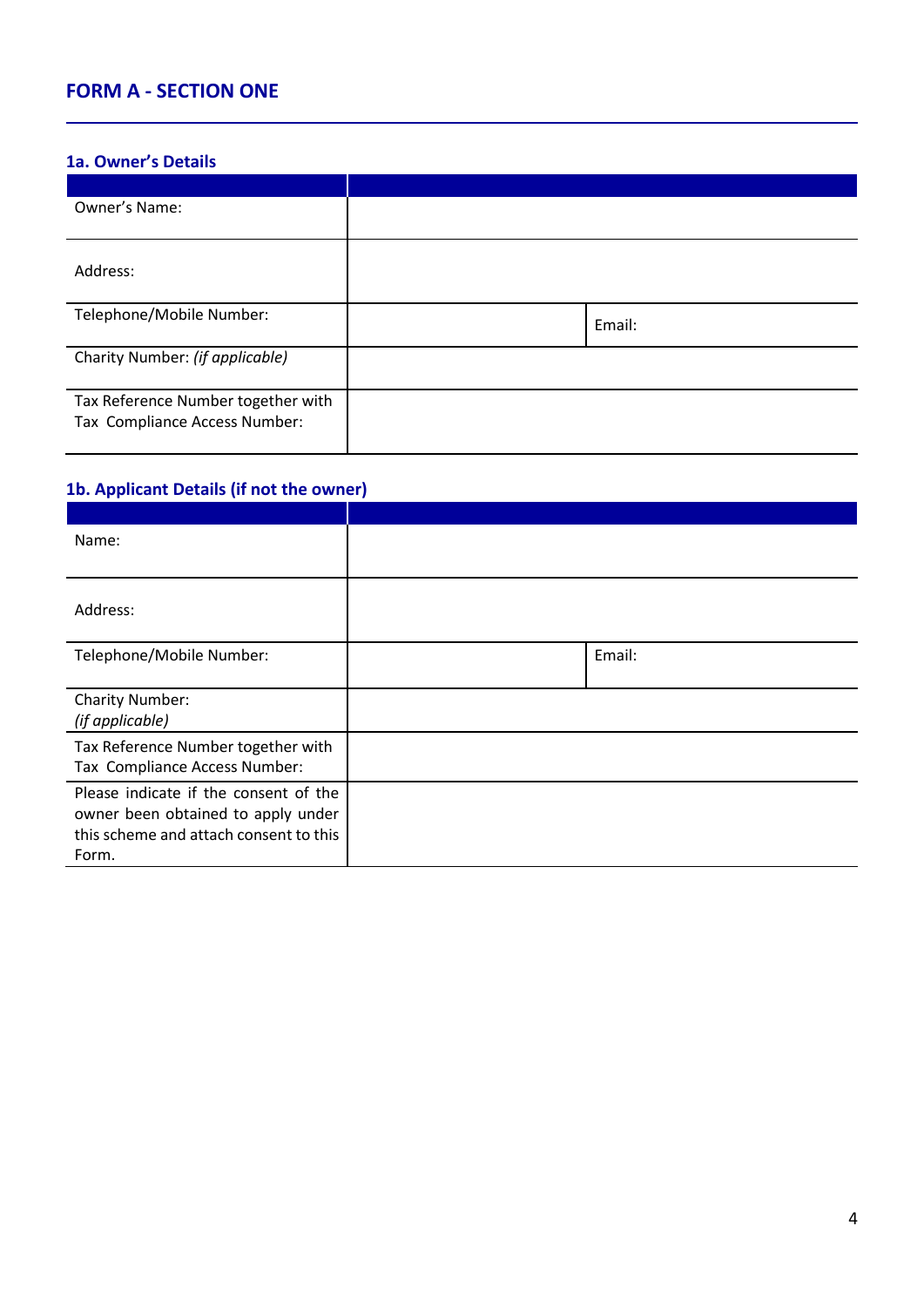# **FORM A - SECTION TWO**

| <b>2a. Structure Details</b>    |                              |
|---------------------------------|------------------------------|
|                                 |                              |
| Name:                           | Address:                     |
|                                 |                              |
|                                 |                              |
| Year of construction (if known) | Eircode:                     |
| Existing use:                   | Proposed use: (if different) |
|                                 |                              |

### **2b. Classification**

|                   |                                                                                                       | <b>Yes or No</b> | If yes: enter registration number |         |
|-------------------|-------------------------------------------------------------------------------------------------------|------------------|-----------------------------------|---------|
|                   | (a) a protected structure?                                                                            |                  | RPS:                              |         |
|                   | (b) a structure eligible for<br>or proposed for inclusion in<br>the RPS?                              |                  |                                   |         |
|                   | (c) protected under the<br><b>National Monuments Acts?</b>                                            |                  |                                   |         |
| Is the structure: | (d) in an Architectural<br>Conservation Area (ACA)                                                    |                  | Name of ACA:                      |         |
|                   | (e) included in the National<br>Inventory of Architectural<br>Heritage<br>(www.buildingsofireland.ie) |                  | NIAH:                             | Rating: |

#### **2c. Statutory Notifications**

|                                                                                                     | <b>Yes or No</b> | If yes: enter date applied/received |
|-----------------------------------------------------------------------------------------------------|------------------|-------------------------------------|
| Do the proposed works require or have they been                                                     |                  | Date applied:                       |
| granted planning permission?                                                                        |                  | Planning status:                    |
|                                                                                                     |                  | Planning Ref. No:                   |
| Do the proposed works require notification to<br>the Minister under the National Monuments<br>Acts? |                  | Date of notification:               |
| Do the proposed works require Ministerial                                                           |                  | Date applied:                       |
| consent or have they received consent under<br>Section 14 of the National Monuments Act 1930        |                  | Date received:                      |
| (as amended)?                                                                                       |                  | Reference No:                       |
| Do any other Statutory Requirements apply?                                                          |                  | Details:                            |

# **FORM A - SECTION THREE**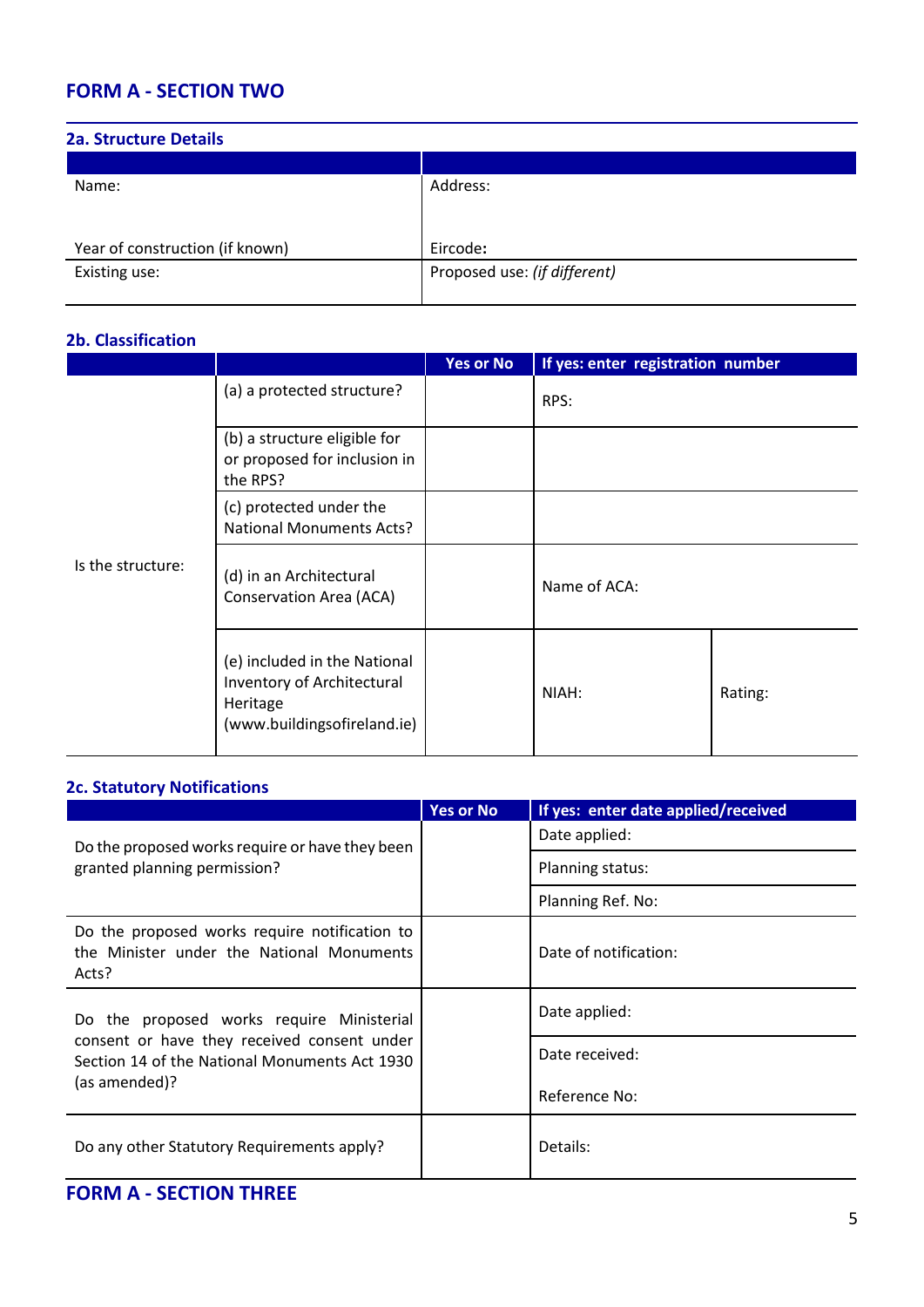### **3. Project Summary**

### **Summary**

(a) Please provide a short, concise description (no more than 25 words) of the type of works to be specifically funded under HSF2022 below, including training element, if proposed:

| (b) In no more than 300 words,<br>summarise the proposed works<br>having regard to:                                 |        |         |
|---------------------------------------------------------------------------------------------------------------------|--------|---------|
| (i) The significance of the structure                                                                               |        |         |
| (ii) Efficacy of the grant in<br>achieving the aims of the<br><b>Historic Structures Fund</b>                       |        |         |
| (iii) Contribution of the proposed<br>works to keeping the structure<br>in use or bringing it back into<br>use.     |        |         |
| (iv) If application is under Stream<br>2 of the Fund indicate the<br>public or community benefit of<br>the project. |        |         |
| Start and finish dates of proposed<br>works?                                                                        | Start: | Finish: |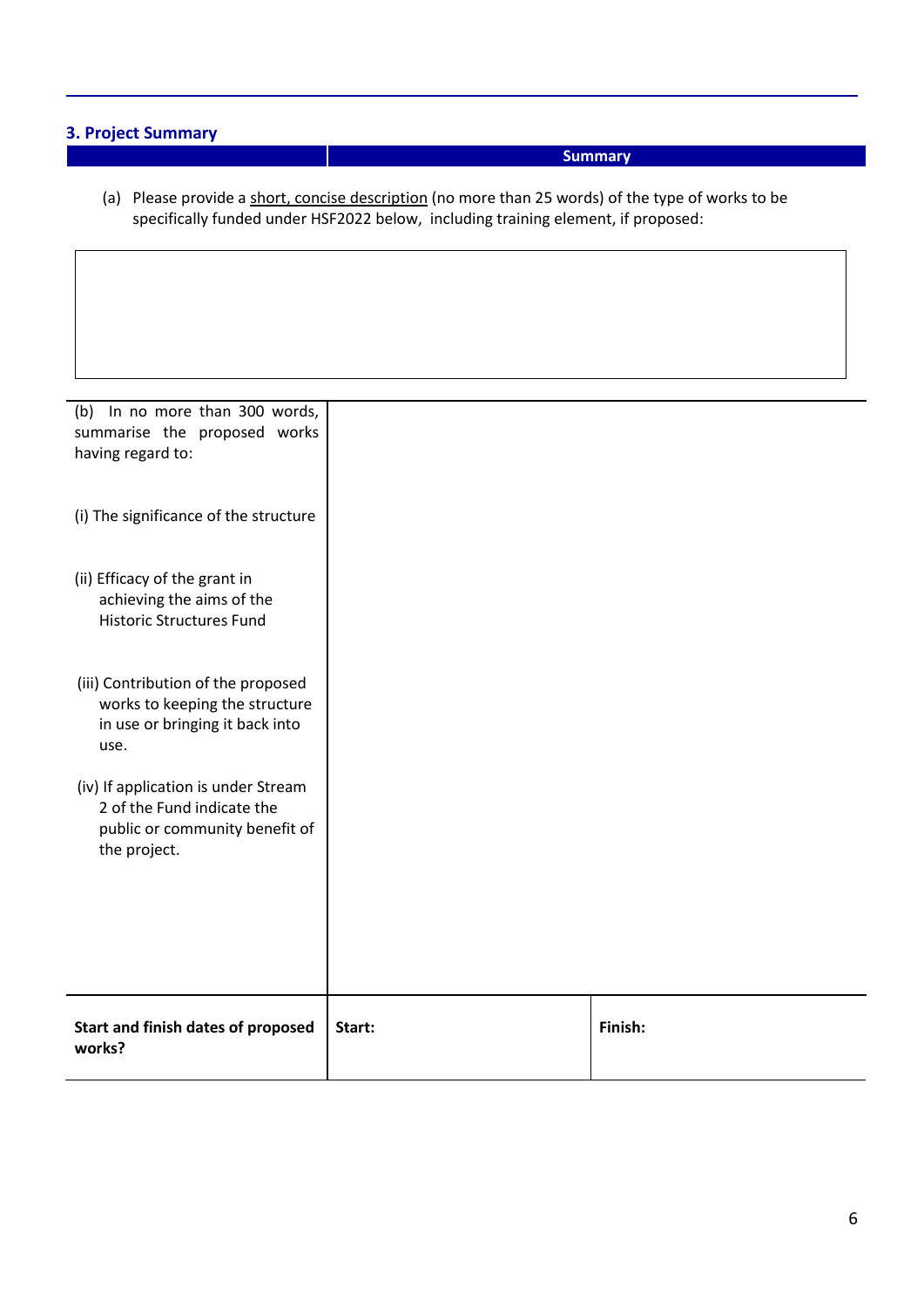# **FORM A - SECTION FOUR**

#### **4a. Expenditure in relation to proposed works**

| <b>Estimated Costs of Works</b>                                                                               | € | (excl. VAT) | € | (incl.VAT)  |
|---------------------------------------------------------------------------------------------------------------|---|-------------|---|-------------|
| If a training element is proposed (see<br>Section 3a), please provide estimated<br>cost of training provision | € | (excl. VAT) | € | (incl. VAT) |
| <b>Estimated Professional Fees:</b>                                                                           | € | (excl. VAT) | € | (incl. VAT) |
| <b>Estimated Total Cost of Project</b>                                                                        |   |             |   |             |
| <b>Total grant sought:</b>                                                                                    | € |             |   |             |
| Amount of matching funds:                                                                                     | € |             |   |             |
| Source of matching funds?                                                                                     |   |             |   |             |

### **4b. Other Grants and Reliefs**

| Does Section 482 determination apply<br>to this structure?*                                                        |  |
|--------------------------------------------------------------------------------------------------------------------|--|
| Is VAT recoverable?                                                                                                |  |
| Has any other EU, Exchequer funding,<br>or Tax Reliefs been applied for or<br>received in respect of this project? |  |
| Have any other grants been applied<br>for?                                                                         |  |

\* Section 482 of the Taxes Consolidation Act 1997 (formerly Section 19 of the Finance Act 1982)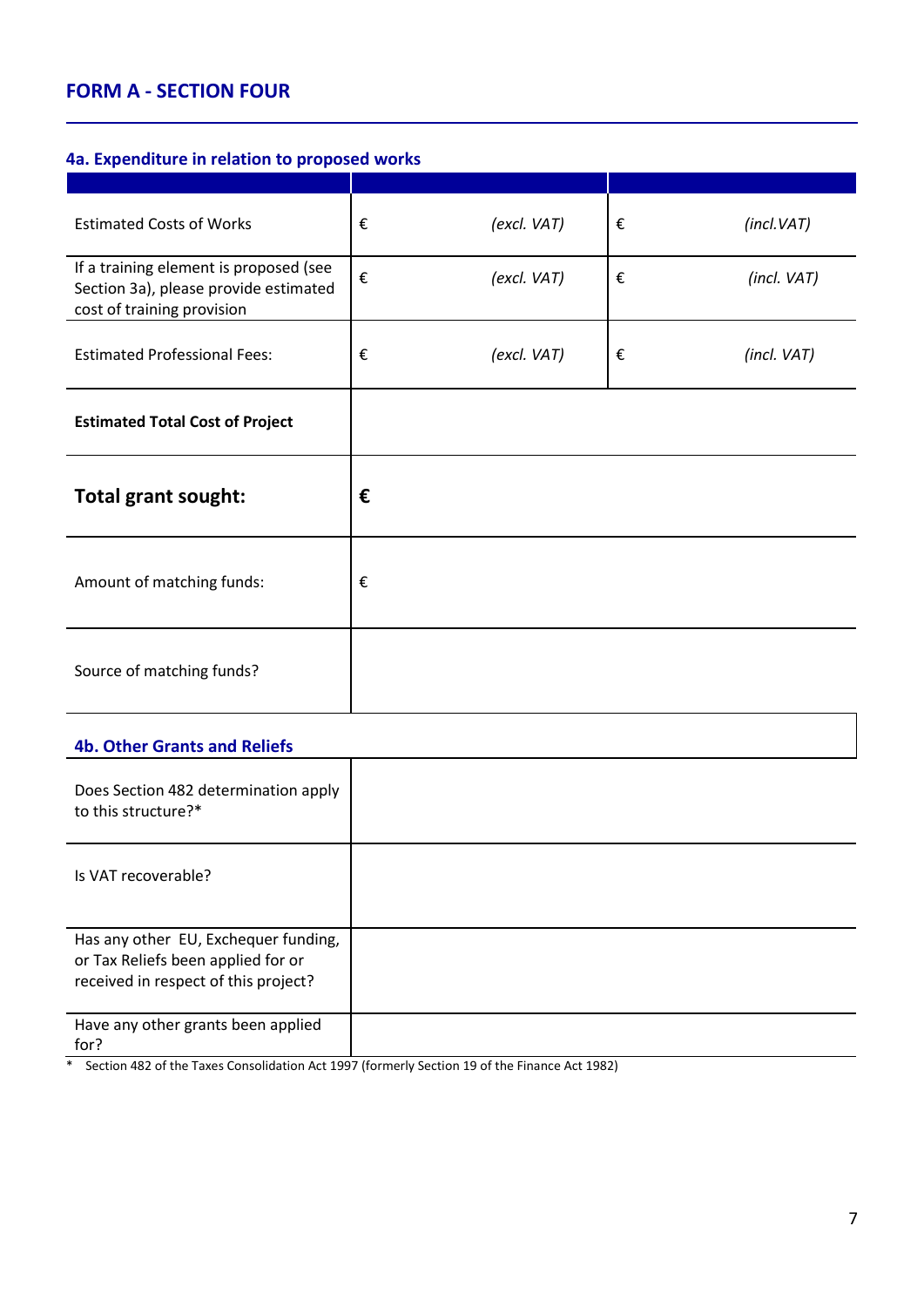### **FORM A - SECTION FIVE**

### **5. Personnel employed on the project**

#### **Conservation Professional**

| Name:                                                                                | Position/qualification: |
|--------------------------------------------------------------------------------------|-------------------------|
| Address:                                                                             |                         |
| Telephone/Mobile Number:                                                             | Email:                  |
| <b>Tax Reference Number</b><br>together with Tax<br><b>Compliance Access Number:</b> |                         |

### **Contractor(s)/Tradesperson(s) if known**

| Name:                                                                                   |      | Position/qualification: |
|-----------------------------------------------------------------------------------------|------|-------------------------|
| Address:                                                                                |      |                         |
| Telephone/Mobile Number:                                                                |      | Email:                  |
| <b>Tax Reference Number</b><br>together with Tax Compliance<br>Access Number:           |      |                         |
| Satisfactory level of<br>subcontractor tax compliance<br>demonstrated: (if applicable)* | Yes: | No:                     |

\*se[e www.revenue.ie](http://www.revenue.ie/) for further details on tax clearance procedures for contractors/subcontractors

### **If necessary please use separate page to complete this section**